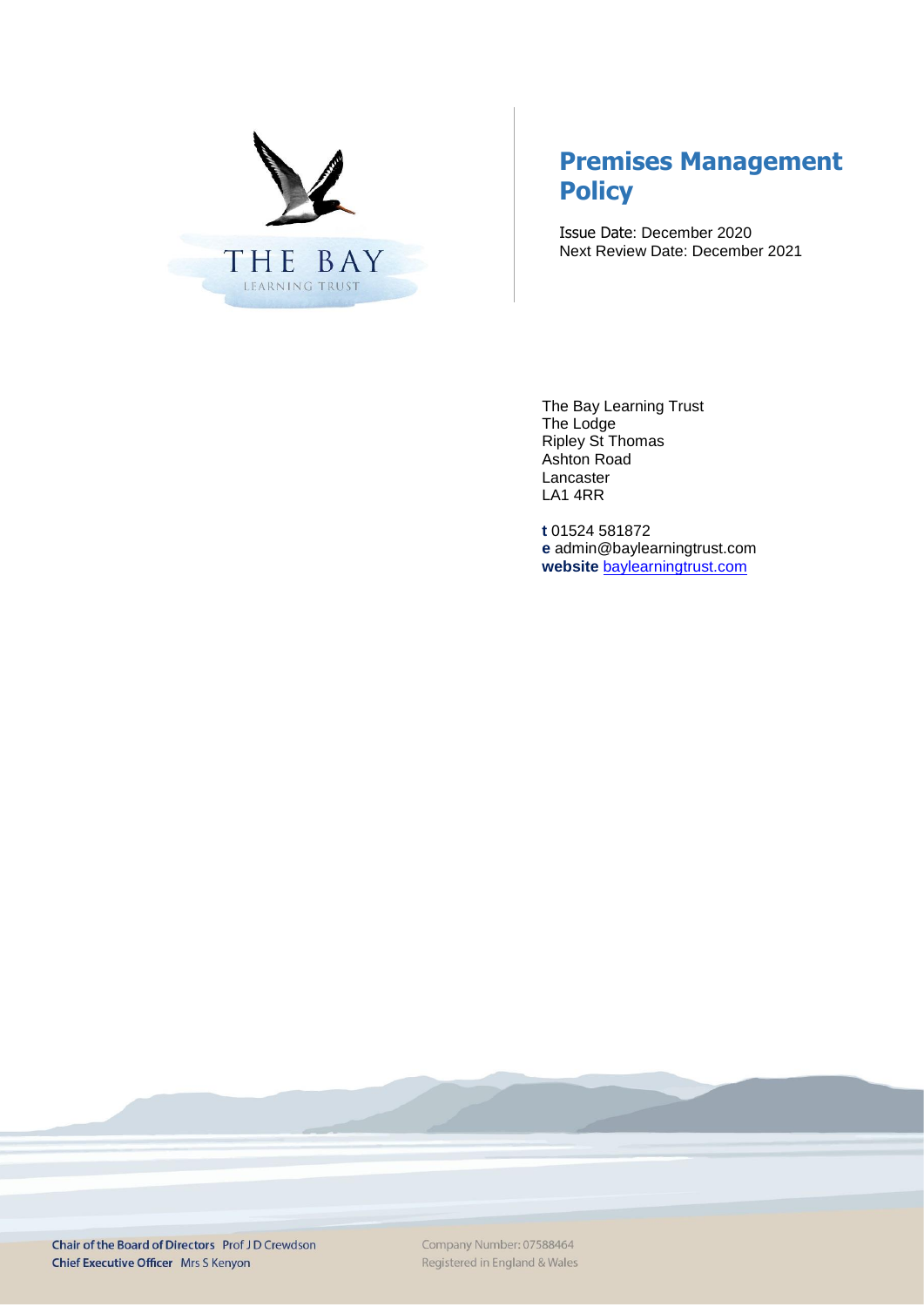# **THE BAY LEARNING TRUST**

# **PREMISES MANAGEMENT POLICY**

### **1. Compliance**

- **1.1.**This policy has been prepared with due regard to the following **statutory provisions and guidance:**
	- **1.1.1.** Education (Independent Schools Standards) Regulations 2014
	- **1.1.2.** Equality Act 2010
	- **1.1.3.** Health and Safety at Work etc. Act 1974
	- **1.1.4.** The Workplace (Health, Safety and Welfare) Regulations 1992
	- **1.1.5.** Approved Codes of Practice (ACOPs) and Health and Safety Executive (HSE) guidance documents and standards.
	- **1.1.6.**

# **2. About this policy**

- **2.1.**This is a key document of The Bay Learning Trust ('the Trust') and it applies to all employees. This policy is available to all parents, prospective parents, Trustees/Governors, employees or authorised Inspectors.
- **2.2.**Effective management of the Trust buildings is the responsibility of the CEO and Academy Principals and ultimately the responsibility lies with the Trust Board. The Trust has delegated day to day responsibility for compliance with and operation of this policy to each Academy within the Trust.
- 2.3. This policy is reviewed annually by the CEO, such review may be delegated to the Chief Operations Officer/Chief Financial Officer, or as events or legislation change requires. The Trust is fully committed to ensuring that the application of this policy is non-discriminatory in line with the UK Equality Act (2010).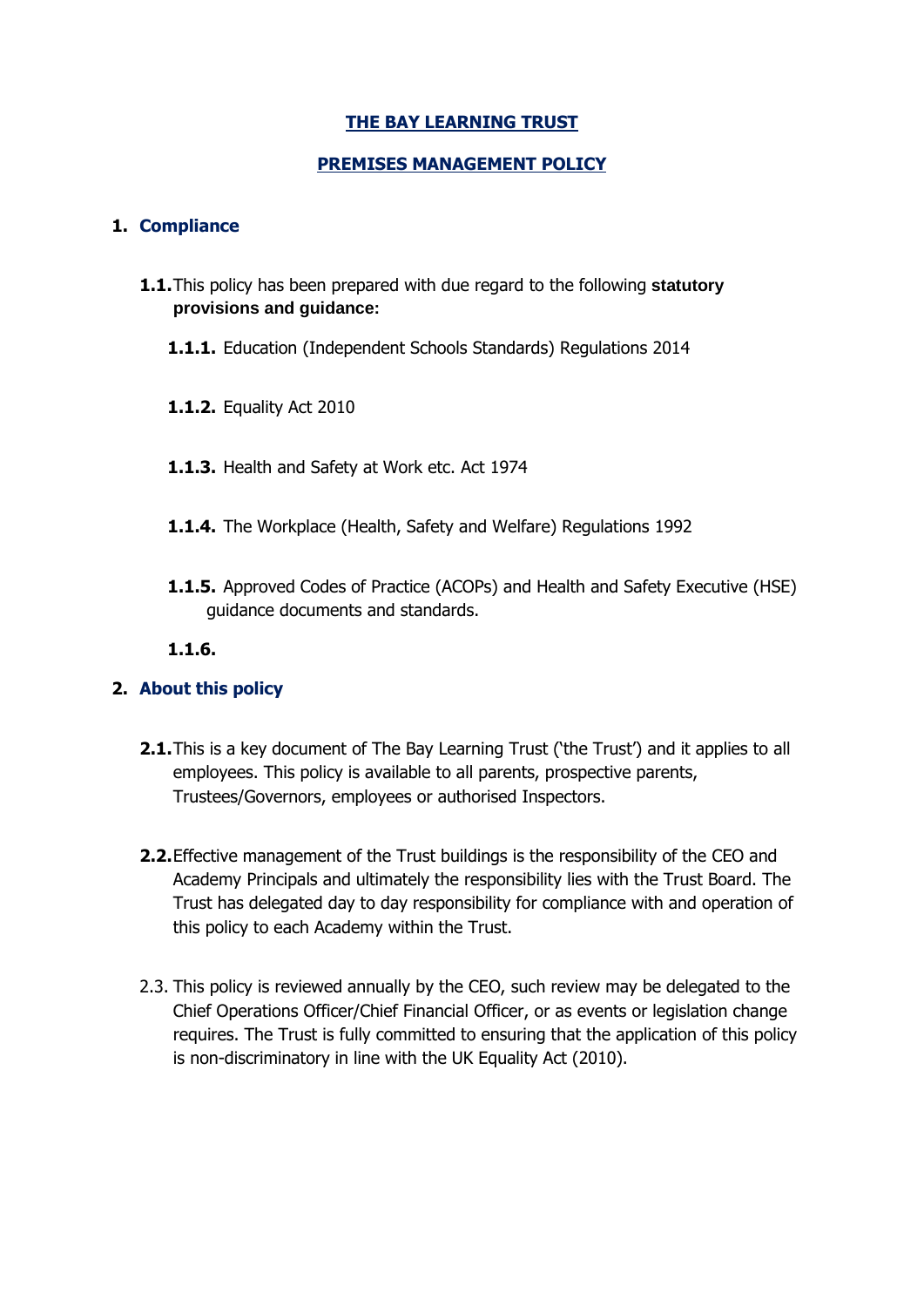# **3. Background**

- 3.1. The Trust has a duty to ensure that buildings under its control comply with appropriate statutory, regulatory and corporate standards. This task is becoming increasingly complex, onerous and difficult due to legislation. The Trust needs to consider the following about its building(s):
- 3.1.1 **Condition** focus on the physical state of the premises to ensure safe and continuous operation as well as other issues involving building regulations and other non-education statutory requirements; and,
- 3.1.2 **Suitability** focus on the quality of the premises to meet curriculum or management needs and other issues impacting on the role of the Trust in raising educational standards.
- 3.2. The Trust premises are constantly monitored by the relevant Academy Site Teams and School Business Managers using the Every Facilities Management Software System. The results of the Every Software System are analysed by compliance consultants in conjunction with the relevant Academy Site Team as part of the Trust Health & Safety and Compliance Audits. The outcomes of the Audits are reported to the Board of Directors at the Audit and Risk Committee.

# **4. What legislation applies to the Trust**

- **4.1.**Education (Independent Schools Standards) Regulations 2014 which prescribe minimum standards for school premises. They include a general requirement that every part of a school's premises must be such as to reasonably assure the health, safety and welfare of the occupants.
- **4.2.**The Health and Safety at Work etc. Act 1974 (HSWA). This is the enabling act which sets out the broad principles for managing health and safety legislation in workplaces, places a general duty on employers to "ensure so far as is reasonably practicable the health, safety and welfare at work of all their employees" and requires employers to conduct their undertaking in a way that does not pose risk to the health and safety of non-employees. The HSWA is the main health and safety legislation.
- **4.3.**The Workplace (Health, Safety and Welfare) Regulations 1992- which outline provisions that must be made in relation to the work environment.
- 4.4. Managements of Health and Safety at Work Regulations 1999 (MHSWR).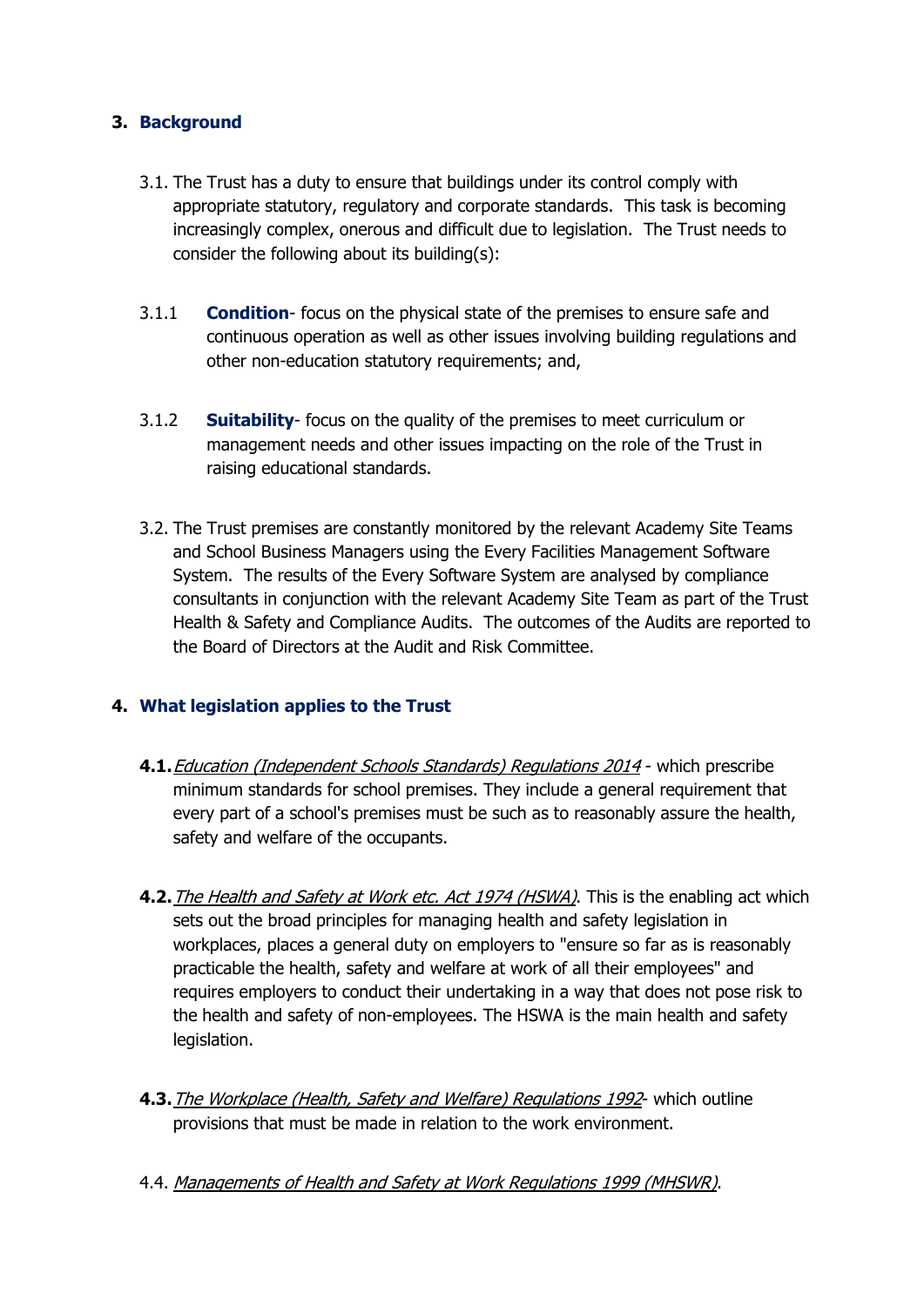- 4.5. Approved Codes of Practice (ACOPs) and Health and Safety Executive (HSE) guidance documents and standards (as amended/replaced from time to time).
- 4.6. Building Regulations which are a legal requirement aimed at achieving adequate standards for the construction of buildings. They are laid down by Parliament and are supported by separate documents containing practical and technical guidance on compliance, which are known as 'Approved Documents'.

# **5. The Academy Principals**

- **5.1.**The role of the Academy Principals is to:
	- 5.1.1. develop an Asset Management Plan in conjunction with the appropriate School Business Manager;
	- 5.1.2. prepare a long term maintenance plan which is prioritised within available budgets using the Trust development plan;
	- 5.1.3. manage repair or improvement projects;
	- 5.1.4. prepare policies e.g. security, fire safety, health and safety etc. including monitoring processes;
	- 5.1.5. ensure that risk assessments are prepared and acted upon; and,
	- 5.1.6. employ professional property advisers, as required, to ensure larger projects are undertaken to an acceptable standard and compliant with relevant legislation and regulations.

# 6. **The Trust's role**

- 6.1 The role of the Trust:
	- 6.1.1 The Trust has delegated compliance with the responsibilities under this paragraph 6 to each Academy, although it acknowledges that it retains ultimate responsibility for compliance.
	- 6.1.2 The requirements contained in clauses 6.2 to 6.5 shall be construed as being subject to the provisions of clauses 2.2 and 6.1.1.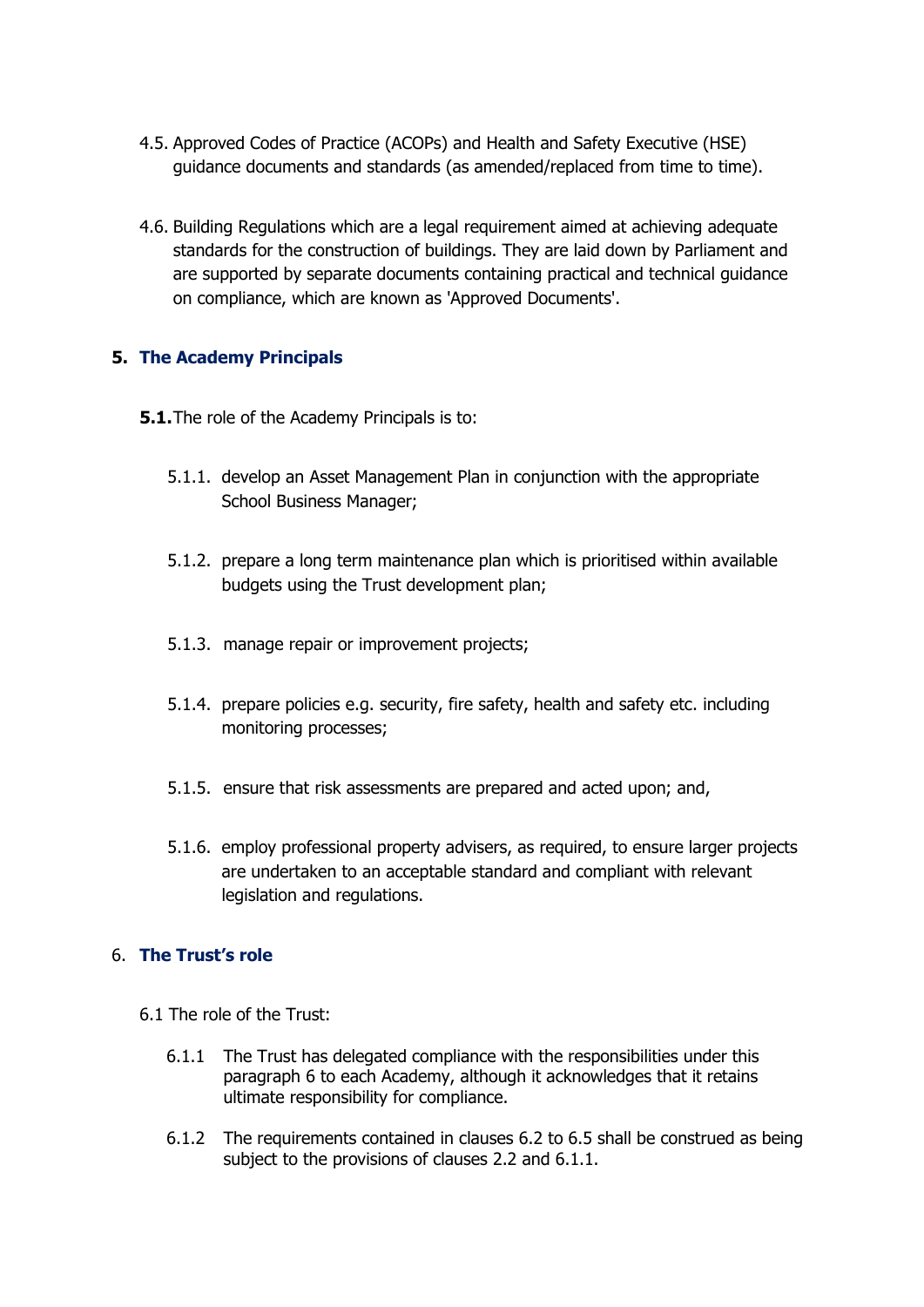6.2 Each Academy undertakes the following as prescribed by legislation:

6.2.1 Each Academy ensures that the regular maintenance is carried out, in accordance with best practice and as required by legislation including the following:

- 6.2.1.1 air conditioning unit's checks;
- 6.2.1.2 boiler maintenance;
- 6.2.1.3 electrical appliances checks;
- 6.2.1.4 fixed electrical installation testing;
- 6.2.1.5 emergency lighting testing;
- 6.2.1.6 local extraction ventilation;
- 6.2.1.7 fire risk assessments;<br>6.2.1.8 fire alarm testing;
- fire alarm testing;
- 6.2.1.9 fire door checks;
- 6.2.1.10 fire extinguisher checks;
- 6.2.1.11 gym equipment safety checks;
- 6.2.1.12 gas appliances safety checks;
- 6.2.1.13 gas pipe soundness checks;
- 6.2.1.14 kiln and ceramic electrical equipment checks;
- 6.2.1.15 kitchen deep cleaning;
- 6.2.1.16 lift safety checks;
- 6.2.1.17 machinery tooling checks; and,
- 6.2.1.18 pressure vessel checks.

#### 6.3 Water Supply (Legionella)**:**

- 6.3.1 Each Academy arranges regular risk assessments and testing of hot and water systems e.g. cold water storage cisterns, shower systems and other systems which potentially hold and discharge water for all premises to ensure that:
- 6.3.1.1 Each Academy has a wholesome supply of water for domestic purposes including a supply of drinking water;
- 6.3.1.2 WCs and urinals have an adequate supply of cold water and washbasins, sinks (including deep sinks) and showers have an adequate supply of hot and cold water; and,
- 6.3.1.3 The outlet hot water temperature to showers and other outlets (excluding kitchens and cleaners Belfast sinks) shall not exceed 43°C

#### 6.4 Asbestos:

- 6.4.1Each Academy maintains an asbestos register which contains a copy of the asbestos survey, this shows where in the premises asbestos has been identified or is suspected. This register should be available to all contractors who may be engaged to undertake repairs or maintenance at a Trust academy.
- 6.4.2 Approved registered contractors are employed to deal with any removals (where premises contain asbestos, this does not mean that there is a danger to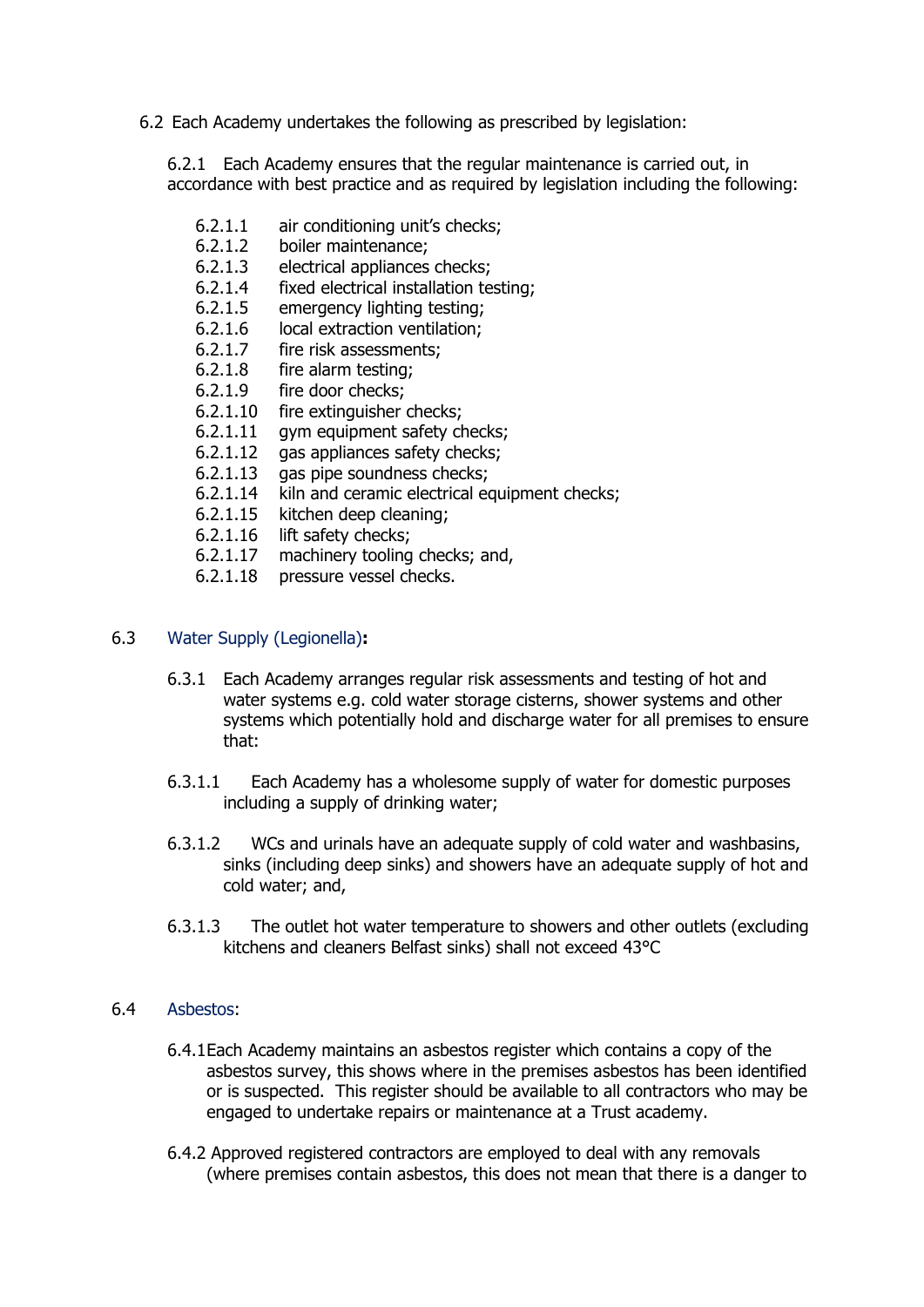health, safety or welfare. If the asbestos is in good condition and is not in an area where it will be damaged by every day activities then it is safer to leave it in place).

#### 6.5 Other premises details:

#### 6.5.1 Drainage:

Each Academy ensures that there is an adequate drainage system for hygienic purposes and the disposal of waste water and surface water by carrying out regular visual checks and calling in drainage specialists should problems arise.

#### 6.5.2 Glazing:

Each Academy ensures that any glass that is likely to cause injury if it is broken is either replaced or made safe. A safety material (e.g. laminated or toughened glass) is specified.

#### 6.5.3 Accommodation:

6.5.3.1 Each Academy ensures that there is a satisfactory standard and adequate maintenance of decoration by implementing a planned programme of redecoration through the annual adaptation and summer programme of works, but smaller tasks may be completed during the year.

6.5.3.2 Each Academy ensures that there is appropriate flooring in good condition by carrying out regular visual checks and implementing any necessary repairs/replacements.

6.5.3.3 Each Academy ensures that the furniture and fittings are appropriately designed for the age and needs of all pupils registered at the Academy by responding to specific requests for appropriate furniture and fittings which are generated as a result of the annual adaptation and summer programme of works.

6.5.3.4 Each Academy ensures that classrooms and other parts of the Academy site are maintained in a tidy, clean and hygienic state by overseeing the work of a team of Site Team and Cleaners and monitoring standards of cleaning.

6.5.3.5 Each Academy ensures that there are appropriate facilities for pupils who are ill. A room is provided for medical examination and contains a washbasin and is reasonably near a WC.

6.5.3.6 Each Academy ensures that there are sufficient washrooms for employees and pupils, including facilities for pupils with special needs.

6.5.3.7 Each Academy ensures that, in terms of the design and structure of the accommodation, no areas of the Academy compromise health or safety. Upstairs windows are fitted with stops or bars, as appropriate; there are highlevel hand rails on stairs above an open stair well.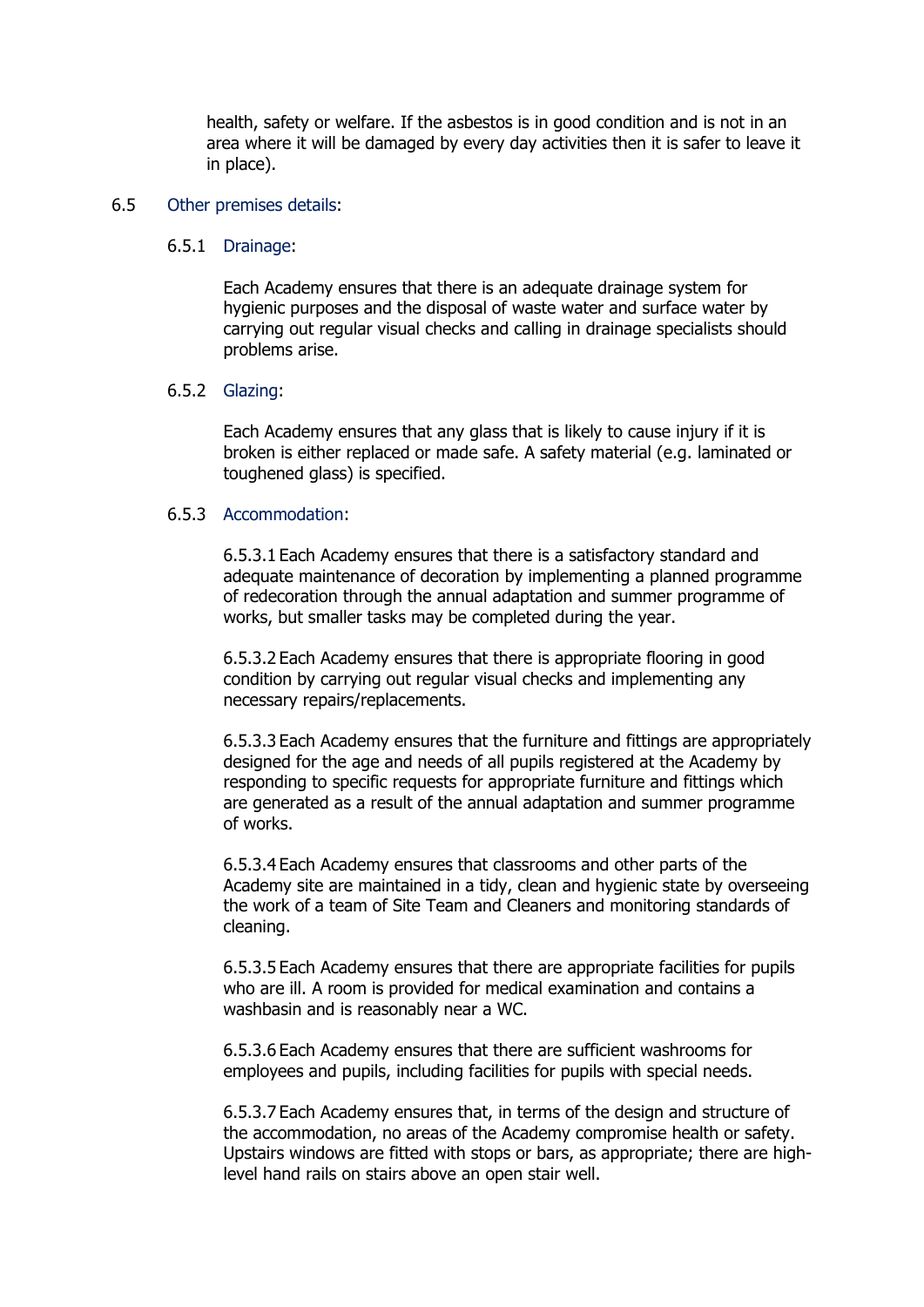6.5.3.8 Each Academy ensures that classrooms are appropriate in size to allow effective teaching, having regard to the number, age and needs (including any special needs) of pupils by carefully monitoring the number, age and needs of pupils who will be using the classrooms and making any necessary adjustments in provision and arrangements.

6.5.3.9 Each Academy ensures that the Academy building(s) provide reasonable resistance to penetration by rain, snow, wind and moisture from the ground by carrying out regular visual checks.

6.5.3.10 Each Academy ensures there is sufficient access so that emergency evacuations can be accomplished safely for all pupils, including those with special needs, by ensuring that all exits are kept clear and unencumbered, and by carrying out regular checks of the same.

6.5.3.11 Each Academy ensures that access to the Academy allows all pupils, including those with special needs, to enter and leave the Academy in safety and comfort by ensuring that entrances are well maintained and unencumbered with appropriate access for wheelchair users.

6.5.3.12 Each Academy ensures that where food is served, there are adequate facilities for its hygienic preparation, serving and consumption.

6.5.3.13 Each Academy ensures that the lighting, heating and ventilation in classrooms and other parts of the Academy are suitable for the room usage. This is done through a programme of monitoring and through feedback from employees.

#### 6.5.4 Building:

6.5.4.1 Each Academy ensures that each load bearing structure is capable of safely sustaining and transmitting the dead load and imposed loads, and the horizontal and inclined forces, to which it is likely to be subjected, by referring to construction professionals.

6.5.4.2 Each Academy can give reasonable assurances that the premises have not been condemned by the Environmental Health Authority through reference to appropriate documentation.

#### 6.5.5 Contractors:

Each Academy ensures:

6.5.5.1 that adequate arrangements are in place to select, appoint and monitor anyone undertaking works;

6.5.5.2 the competence of contractors (competence can be judged from past experience, recommendation, pre selection evaluation or a combination that takes into consideration the nature and scale of the works required);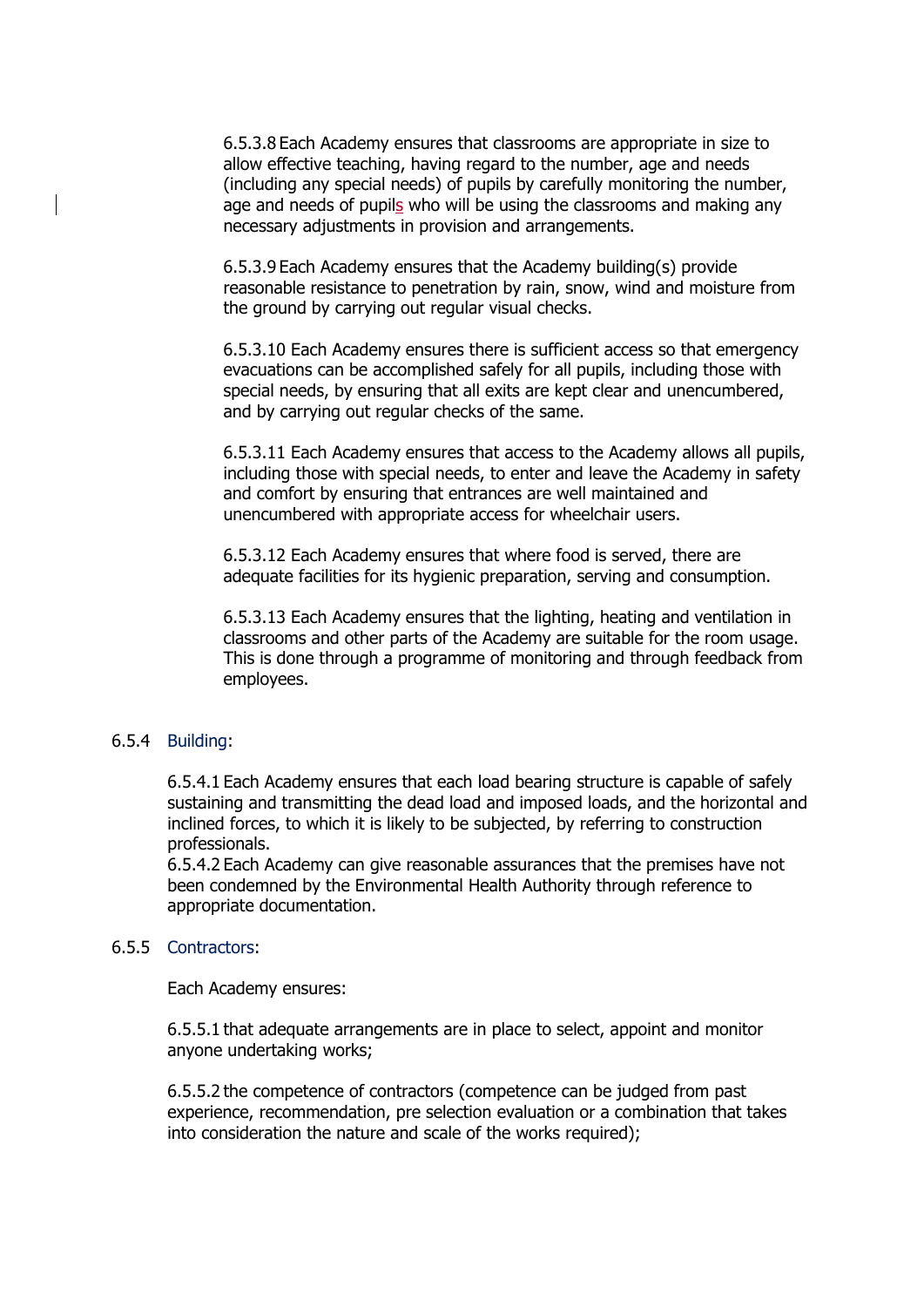6.5.5.3 where necessary has the appropriate qualifications, for example GAS SAFE or NICIEC registered for work in connection with gas and electrical installations respectively; and,

6.5.5.4 that the contractor has a current Health and Safety Policy, has current suitable insurances in place and examine risk assessments to check that contractors and others have correctly interpreted any site specific conditions. To select a suitable subcontractor – ensure they have sufficient skills and knowledge to do the job safely and without risks to health and safety

6.5.6 Commissioning a large project:

Each Academy seeks a property professional to work with it, when undertaking large building projects. The property professional would be commissioned to carry out the following steps:

6.5.6.1 feasibility study - checking the feasibility of the project and providing an early cost estimate;

6.5.6.2 specification - with each Academy to produce a technical specification for the work;

6.5.6.3 tender- going out to tender to a number of appropriate contractors;

6.5.6.4 evaluation of tenders- checking the validity and accuracy of the tenders;

6.5.6.5 site management- regular site visits to check the progress and quality of work to an acceptable standard and compliant with Health & Safety requirements and relevant legislation and regulations e.g. Construction Design and Management Regulations 2015 (CDM);

6.5.6.6 handover- accepting the finished project and carrying out snagging and testing; and,

6.5.6.7 invoice check -checking the validity and accuracy of invoices.

#### 6.5.7 Waste:

6.5.7.1 Each Academy is committed to reducing its waste and recycling as much as they can, this includes cardboard, paper, electrical equipment, ICT equipment. There are things that everyone can do to contribute to this.

6.5.7.2 Each Academy follows any legal waste obligations to ensure the correct licensing of their waste and maintain such records and safe storage.

#### 6.5.8 Vehicle Segregation:

Each Academy ensures that appropriate traffic management systems are in place on site so that pedestrians and vehicles can circulate in a safe manner.